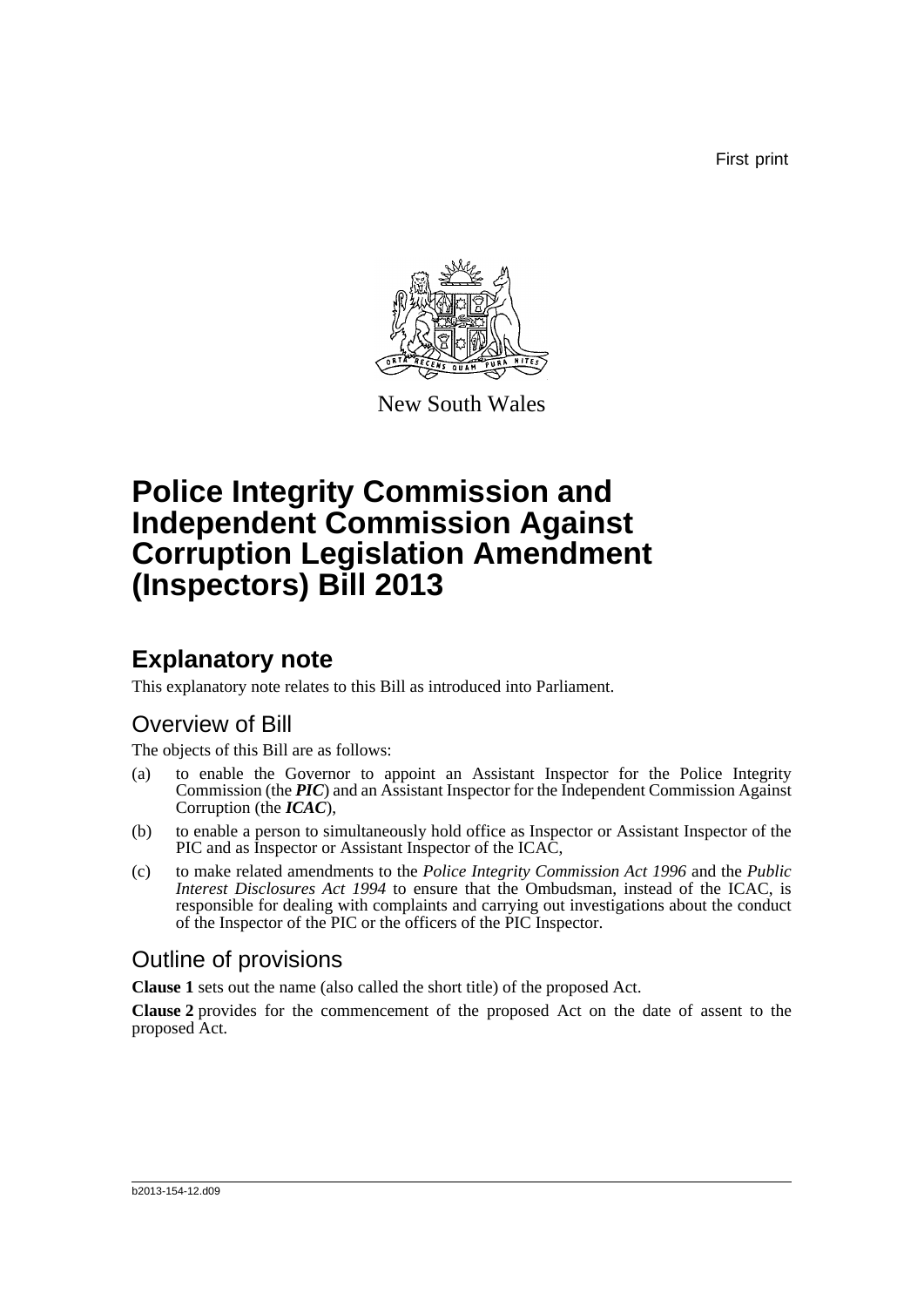#### **Schedule 1 Amendment of Police Integrity Commission Act 1996 No 28**

**Schedule 1 [2]** (together with the amendment to the *Independent Commission Against Corruption Act 1988* made in **Schedule 2 [2]**) gives effect to the objects described in paragraphs (a) and (b) of the Overview. **Schedule 1 [1], [5] and [6]** make consequential amendments.

**Schedule 1 [3] and [4]** (together with the amendments to the *Public Interest Disclosures Act 1994* made in **Schedule 3 [2]**) give effect to the object described in paragraph (c) of the Overview.

**Schedule 1** [7] contains a savings and transitional provision consequent on the enactment of the proposed Act.

#### **Schedule 2 Amendment of Independent Commission Against Corruption Act 1988 No 35**

**Schedule 2 [2]** (together with the amendment to the *Police Integrity Commission Act 1996* made in **Schedule 1 [2]**) gives effect to the objects described in paragraphs (a) and (b) of the Overview. **Schedule 2 [1], [3] and [4]** make consequential amendments.

#### **Schedule 3 Amendment of Public Interest Disclosures Act 1994 No 92**

**Schedule 3 [2]** (together with the amendments to the *Police Integrity Commission Act 1996* made in **Schedule 1 [3] and [4]**) gives effect to the object described in paragraph (c) of the Overview. **Schedule 3 [1] and [3]** make consequential amendments.

**Schedule 3 [4]** contains a savings and transitional provision consequent on the enactment of the proposed Act.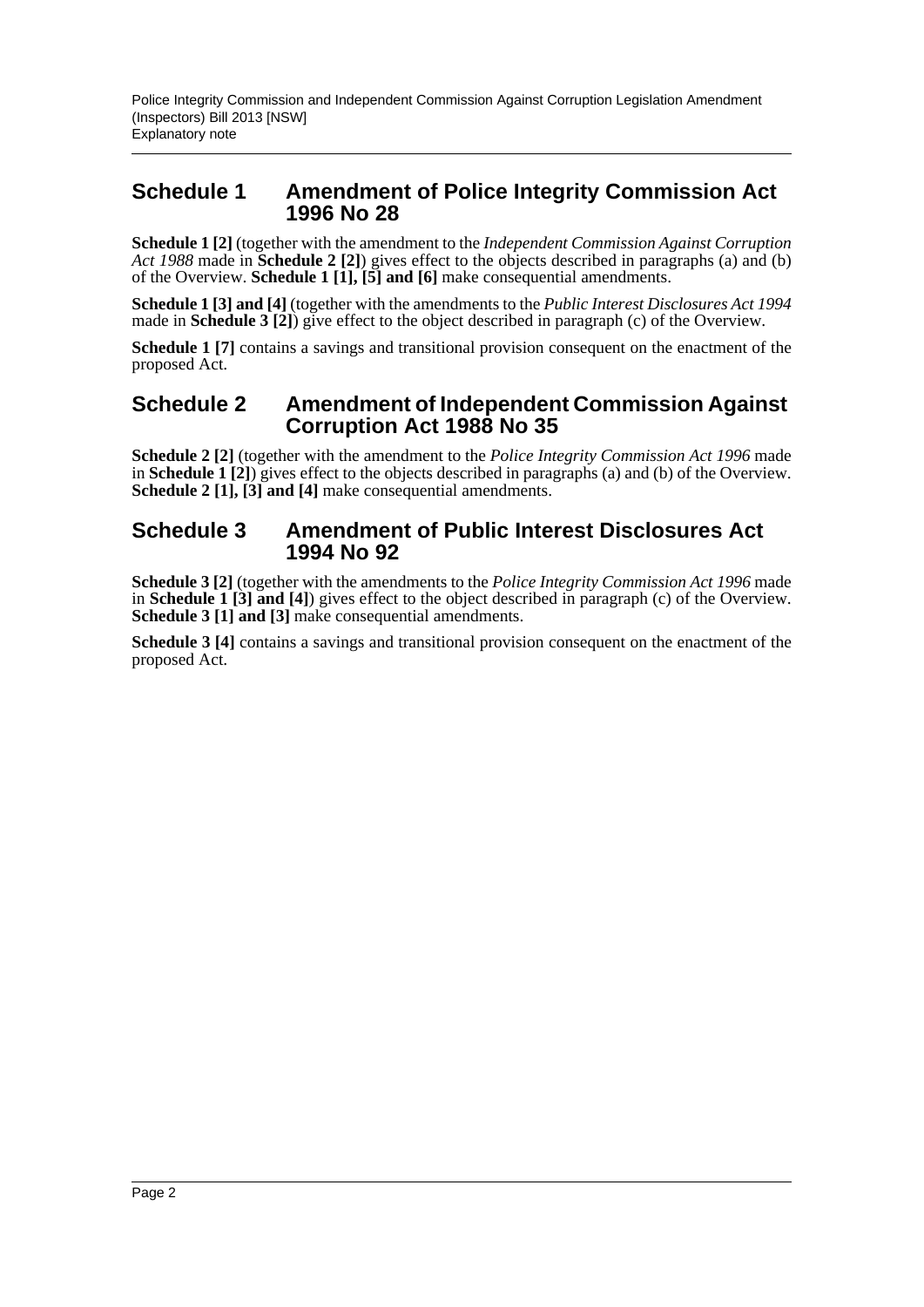First print

Page



New South Wales

## **Police Integrity Commission and Independent Commission Against Corruption Legislation Amendment (Inspectors) Bill 2013**

### **Contents**

|            |                                                                 | r ayu |
|------------|-----------------------------------------------------------------|-------|
|            |                                                                 |       |
|            | Name of Act                                                     | 2     |
| 2          | Commencement                                                    | 2     |
| Schedule 1 | Amendment of Police Integrity Commission Act 1996 No 28         | 3     |
| Schedule 2 | Amendment of Independent Commission Against Corruption Act 1988 |       |
|            | No 35                                                           | 5     |
| Schedule 3 | Amendment of Public Interest Disclosures Act 1994 No 92         | 6     |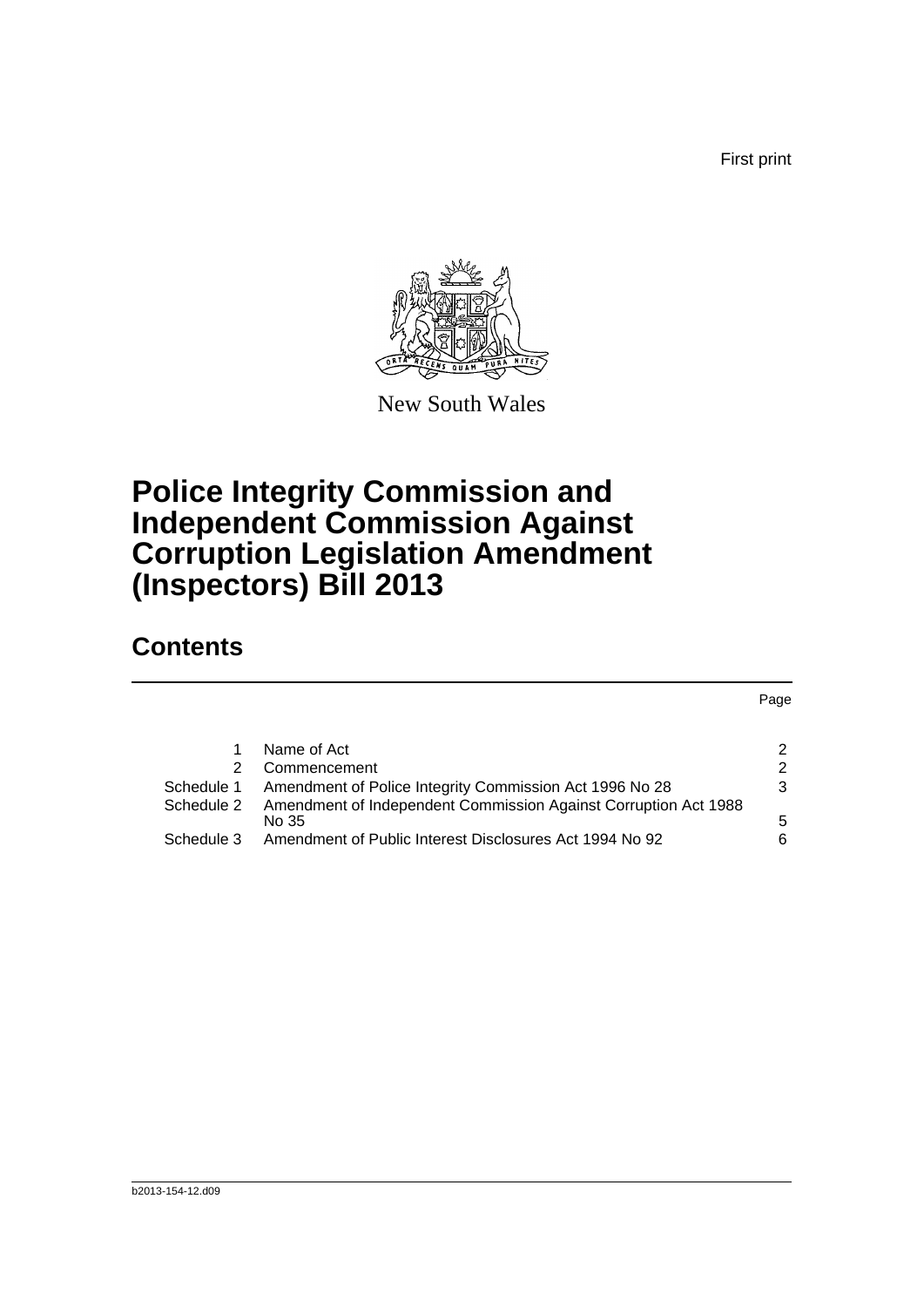

New South Wales

## **Police Integrity Commission and Independent Commission Against Corruption Legislation Amendment (Inspectors) Bill 2013**

No , 2013

#### **A Bill for**

An Act to amend the *Police Integrity Commission Act 1996* and *Independent Commission Against Corruption Act 1988* with respect to Inspectors and Assistant Inspectors; and for other purposes.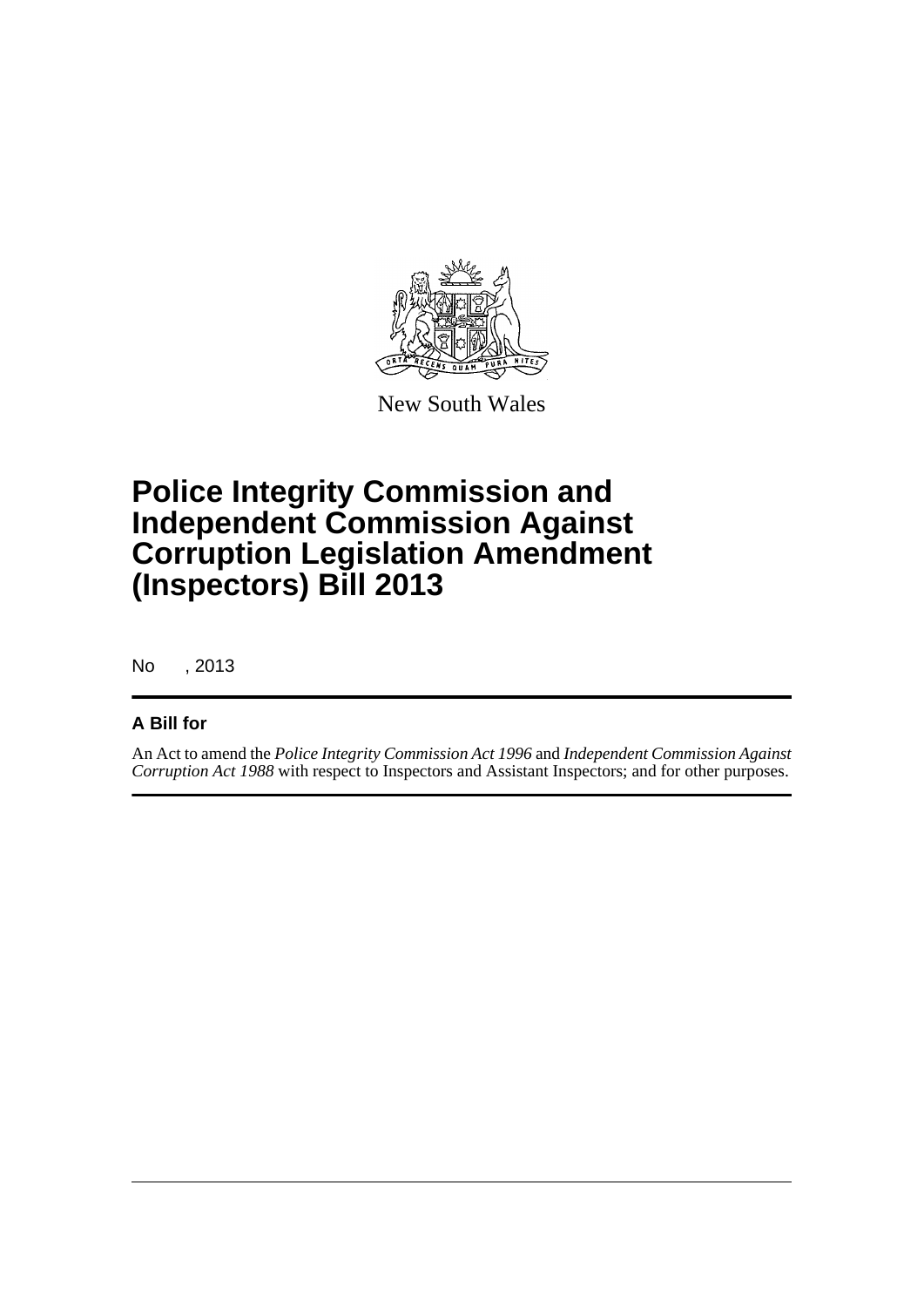<span id="page-4-1"></span><span id="page-4-0"></span>

| The Legislature of New South Wales enacts:                                                                                                |                     |
|-------------------------------------------------------------------------------------------------------------------------------------------|---------------------|
| Name of Act                                                                                                                               | $\overline{2}$      |
| This Act is the Police Integrity Commission and Independent Commission Against<br>Corruption Legislation Amendment (Inspectors) Act 2013. | 3<br>$\overline{4}$ |
| <b>Commencement</b>                                                                                                                       | 5                   |
| This Act commences on the date of assent to this Act.                                                                                     | 6                   |
|                                                                                                                                           |                     |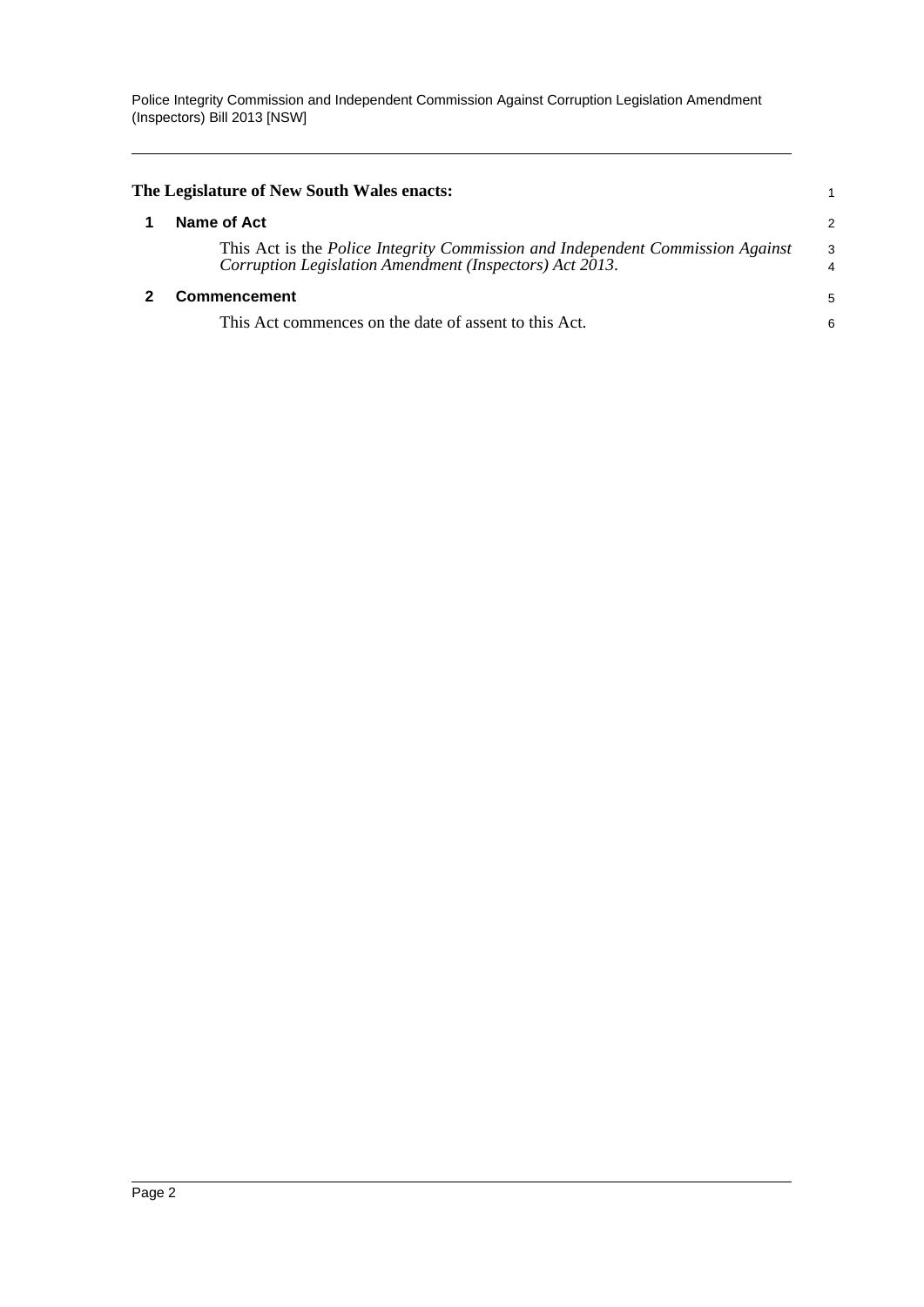Police Integrity Commission and Independent Commission Against Corruption Legislation Amendment (Inspectors) Bill 2013 [NSW] Schedule 1 Amendment of Police Integrity Commission Act 1996 No 28

<span id="page-5-0"></span>

|       | <b>Schedule 1</b>                                         |                          | <b>Amendment of Police Integrity Commission Act</b><br>1996 No 28                                                                                                                                   | $\mathbf{1}$<br>2 |
|-------|-----------------------------------------------------------|--------------------------|-----------------------------------------------------------------------------------------------------------------------------------------------------------------------------------------------------|-------------------|
| [1]   | <b>Section 4 Definitions</b>                              |                          |                                                                                                                                                                                                     | 3                 |
|       |                                                           |                          | Insert in alphabetical order in section $4(1)$ :                                                                                                                                                    | $\overline{4}$    |
|       |                                                           |                          | Assistant Inspector means an Assistant Inspector of the Police Integrity<br>Commission, appointed under this Act.                                                                                   | 5<br>6            |
| [2]   |                                                           |                          | Sections 88A and 88B                                                                                                                                                                                | $\overline{7}$    |
|       |                                                           | Insert after section 88: |                                                                                                                                                                                                     |                   |
|       | 88A                                                       |                          | <b>Assistant Inspector</b>                                                                                                                                                                          | 9                 |
|       |                                                           | (1)                      | The Governor may, with the concurrence of the Inspector, appoint an Assistant<br>Inspector of the Police Integrity Commission.                                                                      | 10<br>11          |
|       |                                                           | (2)                      | An Assistant Inspector may, to the extent to which he or she is directed by the<br>Inspector to do so, exercise any function of the Inspector and for that purpose<br>is taken to be the Inspector. | 12<br>13<br>14    |
|       | 88B                                                       |                          | <b>Dual appointments</b>                                                                                                                                                                            | 15                |
|       |                                                           |                          | A person may hold both the office of Inspector or Assistant Inspector and the<br>office of Inspector or Assistant Inspector of the Independent Commission<br>Against Corruption at the same time.   | 16<br>17<br>18    |
| $[3]$ |                                                           |                          | Section 125 Relationship with Ombudsman regarding conduct of PIC                                                                                                                                    | 19                |
|       | Omit "cannot" from section 125 (2). Insert instead "can". |                          |                                                                                                                                                                                                     | 20                |
| [4]   |                                                           |                          | Section 126 Relationship with ICAC regarding conduct of PIC                                                                                                                                         | 21                |
|       |                                                           |                          | Omit "can" from section 126 (2). Insert instead "cannot".                                                                                                                                           | 22                |
| [5]   | Schedule 2, heading                                       |                          |                                                                                                                                                                                                     | 23                |
|       |                                                           |                          | Insert "and Assistant Inspector" after "Inspector".                                                                                                                                                 | 24                |
| [6]   | Schedule 2, clause 1A                                     |                          |                                                                                                                                                                                                     | 25                |
|       | Insert before clause 1:                                   |                          |                                                                                                                                                                                                     | 26                |
|       | 1A                                                        |                          | References to Inspector include references to Assistant Inspector                                                                                                                                   | 27                |
|       |                                                           |                          | A reference in this Schedule to the Inspector is taken to include a reference to<br>an Assistant Inspector, except:                                                                                 | 28<br>29          |
|       |                                                           |                          | in clauses 8 and 10, and<br>(a)                                                                                                                                                                     | 30                |
|       |                                                           |                          | as may be provided by the regulations.<br>(b)                                                                                                                                                       | 31                |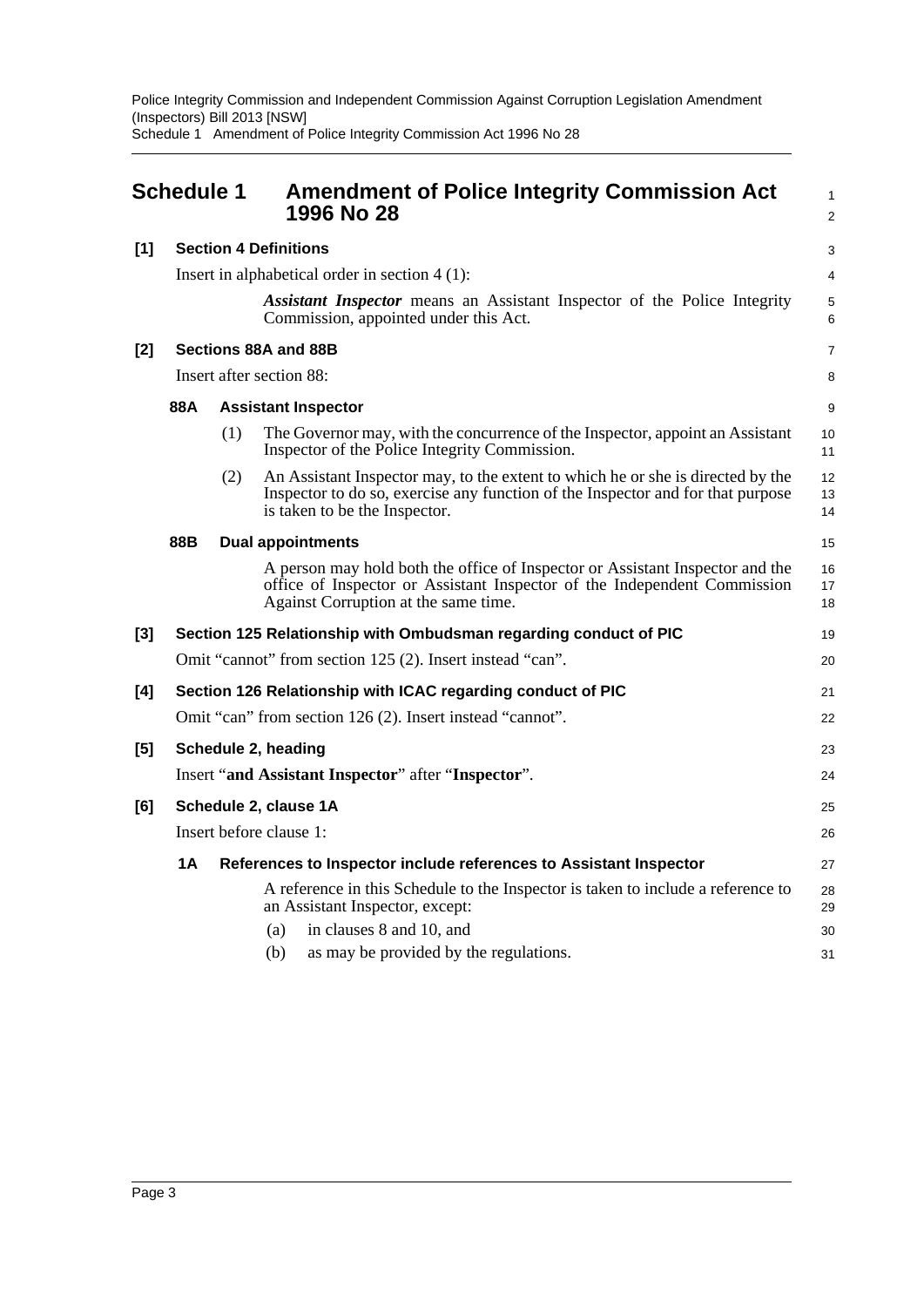| [7] | Schedule 3 Savings, transitional and other provisions<br>Insert after Part 12: |                                                                                                                                                                                                                                                                                            | 1<br>$\overline{2}$                   |
|-----|--------------------------------------------------------------------------------|--------------------------------------------------------------------------------------------------------------------------------------------------------------------------------------------------------------------------------------------------------------------------------------------|---------------------------------------|
|     |                                                                                | Part 13 Provision consequent on enactment of Police<br><b>Integrity Commission and Independent</b><br><b>Commission Against Corruption Legislation</b><br><b>Amendment (Inspectors) Act 2013</b>                                                                                           | 3<br>$\overline{4}$<br>5<br>6         |
|     | 24                                                                             | Relationship with Ombudsman concerning conduct of Inspector or officer of<br><b>Inspector</b>                                                                                                                                                                                              | $\begin{array}{c} 7 \\ 8 \end{array}$ |
|     |                                                                                | Section 125 (2), as amended by the Police Integrity Commission and<br>Independent Commission Against Corruption Legislation Amendment<br>(Inspectors) Act 2013, extends to conduct of the Inspector or an officer of the<br>Inspector occurring before the commencement of that amendment. | 9<br>10<br>11<br>12                   |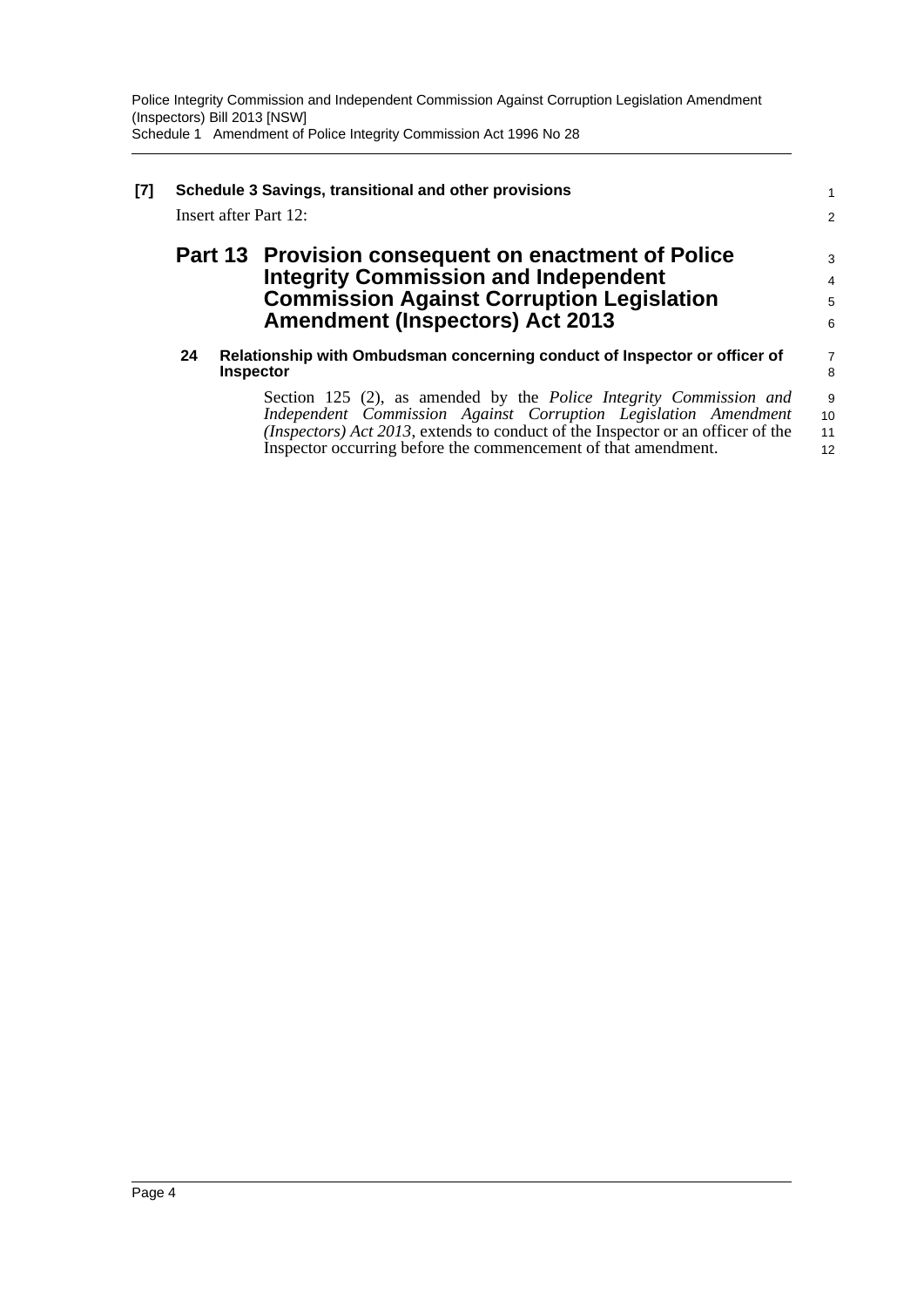Police Integrity Commission and Independent Commission Against Corruption Legislation Amendment (Inspectors) Bill 2013 [NSW] Schedule 2 Amendment of Independent Commission Against Corruption Act 1988 No 35

<span id="page-7-0"></span>

|                                     | <b>Schedule 2</b>                                |                            | <b>Amendment of Independent Commission Against</b><br><b>Corruption Act 1988 No 35</b>                                                                                                              | 1<br>$\overline{2}$ |  |
|-------------------------------------|--------------------------------------------------|----------------------------|-----------------------------------------------------------------------------------------------------------------------------------------------------------------------------------------------------|---------------------|--|
| <b>Section 3 Definitions</b><br>[1] |                                                  |                            |                                                                                                                                                                                                     | 3                   |  |
|                                     | Insert in alphabetical order in section $3(1)$ : |                            | 4                                                                                                                                                                                                   |                     |  |
|                                     |                                                  |                            | Assistant Inspector means an Assistant Inspector of the Independent<br>Commission Against Corruption, appointed under this Act.                                                                     | 5<br>6              |  |
| [2]                                 |                                                  |                            | Sections 57AA and 57AB                                                                                                                                                                              | $\overline{7}$      |  |
|                                     |                                                  |                            | Insert after section 57A:                                                                                                                                                                           | 8                   |  |
|                                     | <b>57AA</b>                                      | <b>Assistant Inspector</b> |                                                                                                                                                                                                     |                     |  |
|                                     |                                                  | (1)                        | The Governor may, with the concurrence of the Inspector, appoint an Assistant<br>Inspector of the Independent Commission Against Corruption.                                                        | 10<br>11            |  |
|                                     |                                                  | (2)                        | An Assistant Inspector may, to the extent to which he or she is directed by the<br>Inspector to do so, exercise any function of the Inspector and for that purpose<br>is taken to be the Inspector. | 12<br>13<br>14      |  |
|                                     | <b>57AB</b>                                      |                            | <b>Dual appointments</b>                                                                                                                                                                            | 15                  |  |
|                                     |                                                  |                            | A person may hold both the office of Inspector or Assistant Inspector and the<br>office of Inspector or Assistant Inspector of the Police Integrity Commission<br>at the same time.                 | 16<br>17<br>18      |  |
| [3]                                 | Schedule 1A, heading                             |                            |                                                                                                                                                                                                     | 19                  |  |
|                                     |                                                  |                            | Insert "and Assistant Inspector" after "Inspector".                                                                                                                                                 | 20                  |  |
| [4]                                 | Schedule 1A, clause 1A                           |                            |                                                                                                                                                                                                     |                     |  |
|                                     |                                                  | Insert before clause 1:    |                                                                                                                                                                                                     |                     |  |
|                                     | 1A                                               |                            | References to Inspector include references to Assistant Inspector                                                                                                                                   | 23                  |  |
|                                     |                                                  |                            | A reference in this Schedule to the Inspector is taken to include a reference to<br>an Assistant Inspector, except:                                                                                 | 24<br>25            |  |
|                                     |                                                  |                            | in clauses 8 and 10, and<br>(a)                                                                                                                                                                     | 26                  |  |
|                                     |                                                  |                            | (b)<br>as may be provided by the regulations.                                                                                                                                                       | 27                  |  |